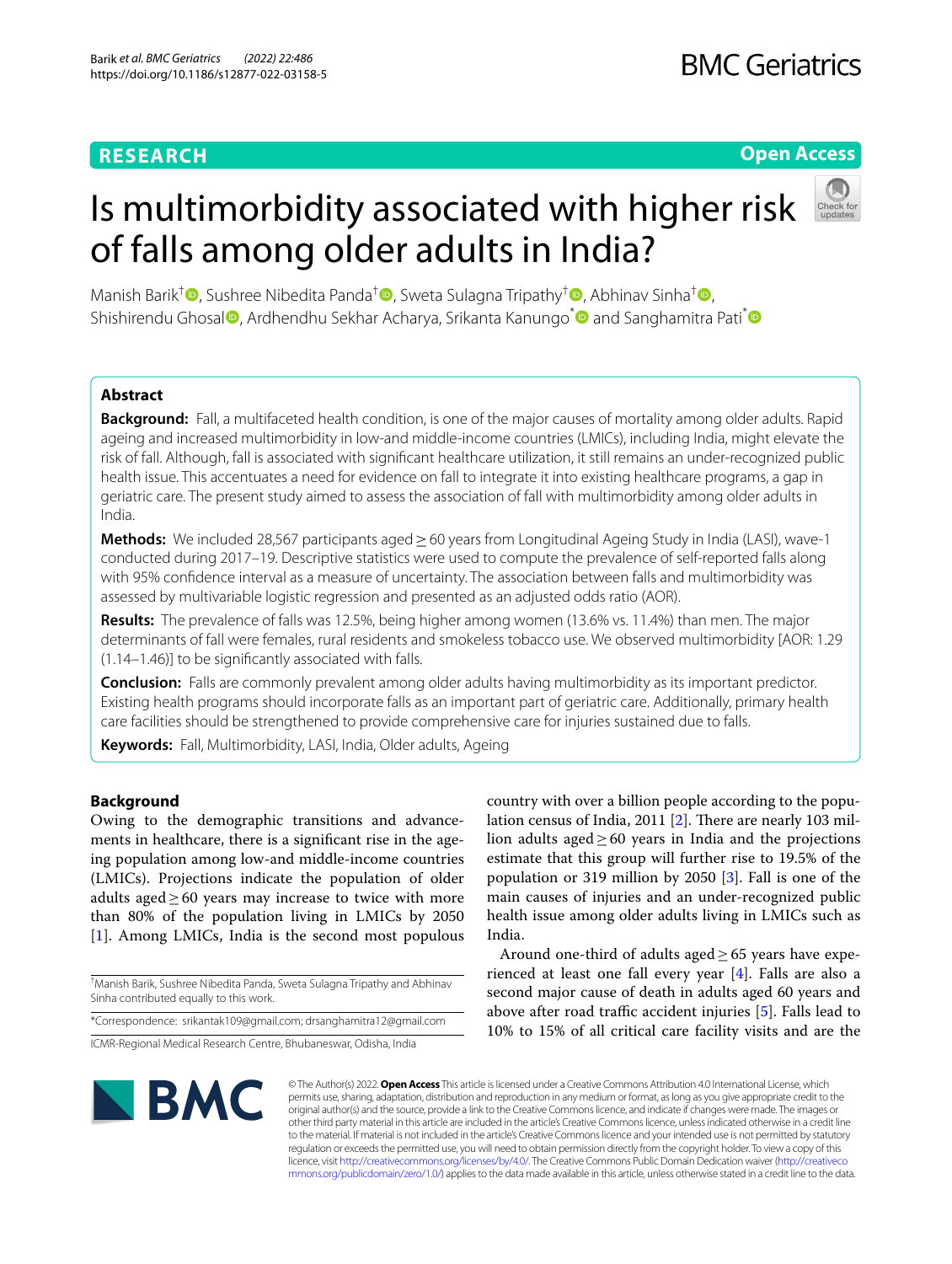underlying cause of 20% to 30% of mild-to-severe injuries with more than 50% of injury related hospitalizations among individuals aged 65 years and above  $[6]$  $[6]$ . The major clinical conditions for fall-associated hospitalizations are hip fractures, brain trauma, and upper extremity traumas. Evidence suggests, the period of hospitalization after fall-related injuries ranges from four to ffteen days and may be extended when associated with frailty, hip fractures, and advancing age. 30% to 55% of adults aged 60 years and above fear a fall, and above 30% report limiting their daily activities [\[7](#page-7-2)]. Injuries due to falls are considered as unpreventable and signifcantly higher in number. Globally, 38 million disability-adjusted life years (DALY) are lost due to falls [\[5](#page-7-0)]. Out of eighty percent fall related fatalities, 60% deaths were reported in Western Pacific and South East Asia [\[5\]](#page-7-0).

Multimorbidity described as the presence of two or more chronic illnesses in an individual without defning the index disease  $[8]$  $[8]$ , has become common in India  $[9]$  $[9]$ . Multimorbidity often necessitates increased healthcare utilization which may further rise among patients with fall [\[10\]](#page-7-5). Previous studies from high income countries (HICs) suggest multimorbid individuals aged 60 years and above were at a greater risk of falls than others [\[11](#page-7-6), [12\]](#page-7-7). The age related chronic conditions often leads to sensory deficits and mobility issues which may increase the chances of incurring a fall  $[11]$  $[11]$ . Gait, use of walking aids, vertigo, conditions like Parkinson's disease, polypharmacy associated with multimorbidity can be the major risk factors of falls among older adults. But, there is a paucity of literature on association between multimorbidity and fall in LMICs with no such study in India. Notably, even though fall is prominent among older adults, still it is not included within existing health programmes such as National Program for Health Care of Elderly.

Therefore, generating evidence on falls can assist in strengthening geriatric care and further help in enhancing the quality of life among this group. Additionally, it could guide existing healthcare programs and future policy for ageing population. Therefore, we aimed to assess the association between fall and multimorbidity among adults aged $≥60$  years in India using data from Longitudinal Ageing Study (LASI), wave1.

## **Method**

### **Overview of data**

This study was carried out using data from the first wave of LASI, conducted in 2017–18. LASI is a national survey to scientifcally investigate the health, economics, social determinants and repercussion of population ageing in India. The first wave covered a baseline sample of 72,250 participants aged $\geq$ 45 years along with their partners

(irrespective of age) from all states and union territories of India except Sikkim.

To reach the fnal unit of observation, LASI used a multi-stage stratifed cluster sampling technique incorporating three and four stages of sampling for rural and urban areas respectively. LASI report available on its website provides extensive details of sample design, survey instruments, data collection strategies, response rates and feldwork [\[13\]](#page-7-8).

### **Study participants and sample size**

In LASI, a total of 72,250 participants were surveyed. We included 28,567 participants aged  $\geq 60$  years whose complete data on individual as well as biomarkers were available after excluding incomplete/missing data (supplementary figure S[1\)](#page-6-4).

#### **Outcome variable**

The primary outcome variable of interest fall, was assessed through the self-reported question "Have you fallen down in last two years?" reported in binary as 'Yes' or 'No'. The recurrent falls among the participants was assessed through the question "number of times fallen down in last two years".

## **Explanatory variables** *Individual characteristics*

We used age, sex (male/female), residence, education, caste, region, working status, partner status, and wealth index among individual characteristics. For this study, participants' age, a continuous variable was categorized as '60–69 years', '70–79 years', and '80 years and above'. Residence of the participants were classifed as 'rural' and 'urban'. Education was classifed as having 'formal education' (those who ever attended school) and 'no formal education' (those who never attended school). Caste was labelled as 'scheduled caste (SC)', 'scheduled tribe (ST)', 'other backward class (OBC)'; general and no caste were clubbed as 'others'. States were grouped on the basis of their geographic location as 'North', 'Central', 'East', 'North-East', 'West' and 'South' categorized as region. Working status was segregated as 'currently working'; and those who currently did not work or had never worked in their lifetime were combined under 'currently not working'. Participants in live-in relationships and currently married were allocated to 'living with partner' and those who were separated, divorced, widowed, never married and deserted were grouped as 'not living without partner'. The economic status of the participants was classified as poorest, poorer, middle, richer and richest based on the monthly per capita expenditure (MPCE).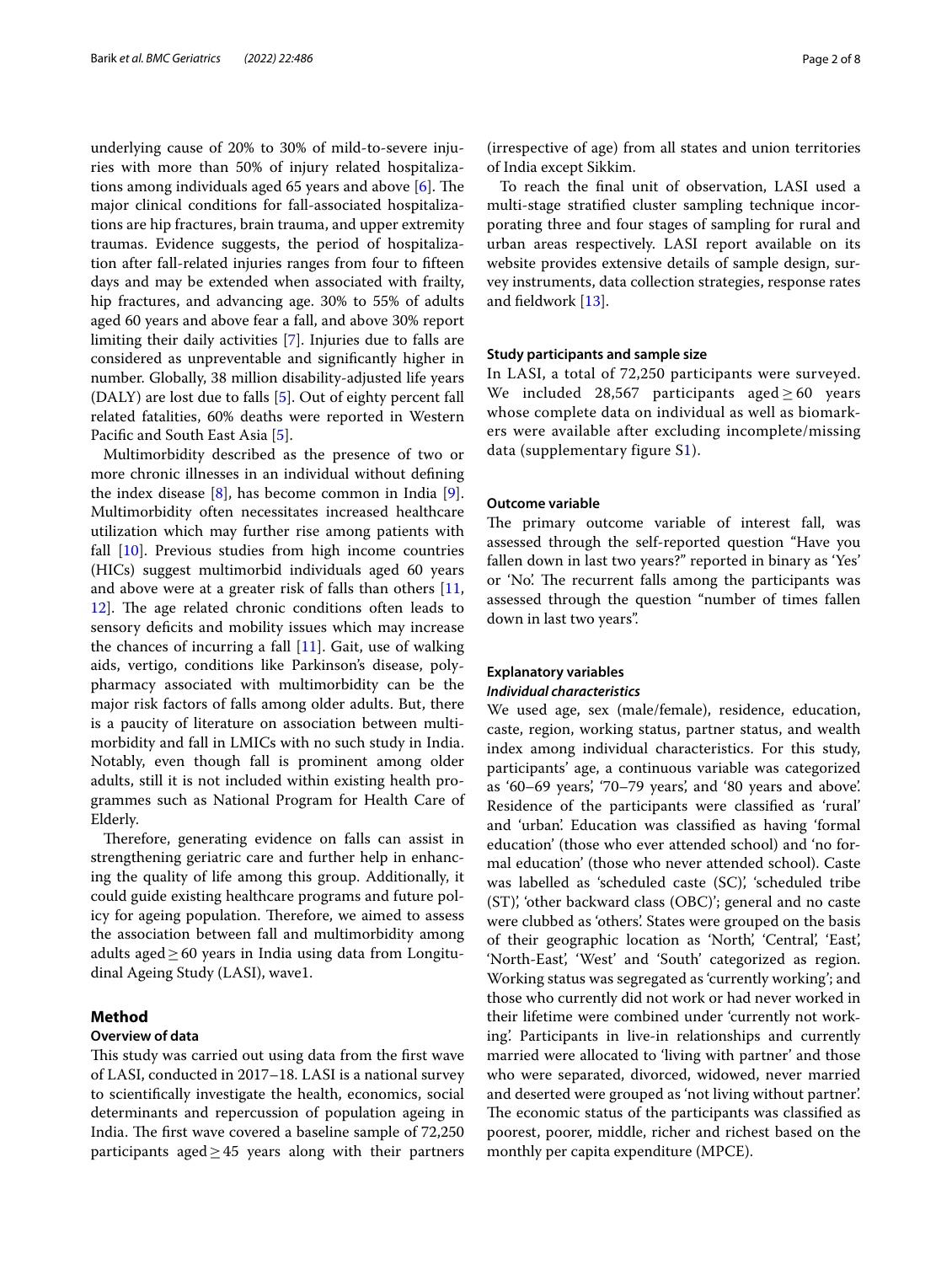## *Personal/ behavioral attributes*

Alcohol intake among participants was categorized as 'yes' and 'no'. Tobacco consumption was categorized on the basis of the type of tobacco used i.e. 'smokeless tobacco', 'smoking', both smoke and smokeless tobacco 'dual use' and 'abstainer'.

## *Health attributes*

Mean arterial pressure was formulated as 2/3 diastolic  $pressure+1/3$  systolic pressure. The cutoff for hypertension was fxed as systolic:>140 mm Hg and diastolic:>90 mm Hg classifed as 'hypertensive' and 'non hypertensive'. Obesity was categorized as 'non-obese' and 'obese', based on body mass index  $(BMI) \geq 25 \text{ kg/m}^2 \cdot 14$ .

#### *Multimorbidity ascertainment*

We used sixteen self-reported chronic illnesses (hypertension, diabetes, cancer, chronic lung disease, chronic heart disease, stroke, bone or joint diseases, neurological or psychiatric problems, hypercholesterolemia, thyroid disease, gastrointestinal problems, chronic renal disease, skin diseases, visual impairment, hearing defect, and obesity to create multimorbidity as a simple count of all conditions in an individual where each condition was scored one.

#### **Statistical analysis**

Data were analyzed using STATA version 16.0 (STATA Corp., Texas) and Microsoft Office Excel for graphs. Descriptive statistics was used to report frequency and proportions of socio-demographic characteristics of the participants and period prevalence of falls. Binary logistic regression was run to assess the association of various participant characteristics with falls. The statistically significant variables  $(p < 0.05)$  from unadjusted model were included to execute a multivariable logistic regression which determined the association between falls and various correlates, indicated as adjusted odds ratio (AOR) with 95% confdence interval (CI). Further, a separate multivariable logistic regression was run to investigate the association between fall and individual selected chronic conditions. Sampling weights were taken into consideration during analysis for both descriptive and regression models. For all weighted proportions, we added 95% CI as the measure of uncertainty.

## **Ethical considerations**

Ethical clearance for LASI was obtained from the Indian Council of Medical Research (ICMR), New Delhi, and the International Institute of Population Sciences, Mumbai. LASI obtained individual prior informed written consent from all participants. However, the present study is based on secondary anonymous data acquired from LASI; hence, there is no risk to the participants. The data used is appropriately acknowledged and cited wherever needed.

## **Results**

#### **Characteristics of the study population**

This study is based on 28,567 participants with an age range from 60 to 116 years and a mean age of 68.7  $(\pm 7.3)$ years. Nearly two-third of the participants were from rural areas. Most of the participants were 60–69 years of age. Sex distribution of study participants was also almost equal with slight female (51.9%) predilection. Most of the participants lived with their partners. Alcohol was consumed by around 17.3% of the participants (Table [1\)](#page-3-0).

Hypertension (55.8%) was the leading chronic condition among study participants followed by obesity (22.2%) and bone/joint disorders (19.6%). A detailed description of the prevalence of selected chronic condi-tions is presented in supplementary table S[2.](#page-6-4) The overall prevalence of multimorbidity was around 51.1%.

#### **Prevalence and distribution of falls**

We observed the overall prevalence of falls to be 12.5%. Out of the total, 13.6% of females experienced falls whereas amongst males it was 11.4%. We observed a higher prevalence of falls among adults aged 80 years and above. The detailed description of prevalence of falls across various socio-demographic and behavioural attributes is presented in Table [2](#page-3-1).

A majority (60.6%) of participants aged 60–69 years experienced at least one fall in the last two years. Amongst respondents aged≥80 years, 18.5% individuals had five falls in last two years. 34.8% of the participants aged 70–79 years reported six or more falls (Fig. [1\)](#page-4-0).

## **Association of falls with multimorbidity**

Association of falls with various selected chronic conditions determined through a separate multivariable logistic regression (supplementary table S[3](#page-6-4)) showed greater risk [AOR: 1.52 (1.09–2.12)] of falls among participants having hypercholesterolemia. The odds of falls were higher among participants with chronic renal diseases [AOR: 1.50 (1.20–1.87)] followed by gastrointestinal problems [AOR: 1.50 (1.32–1.72)]. Bone and joint diseases [AOR: 1.18 (1.02–1.37)] and stroke [AOR: 1.45 (1.02–2.06)] were found to be signifcantly associated with falls.

The binary logistic regression identified sex, residence, education, region, caste, living without partner, wealth index, smokeless tobacco and multimorbidity as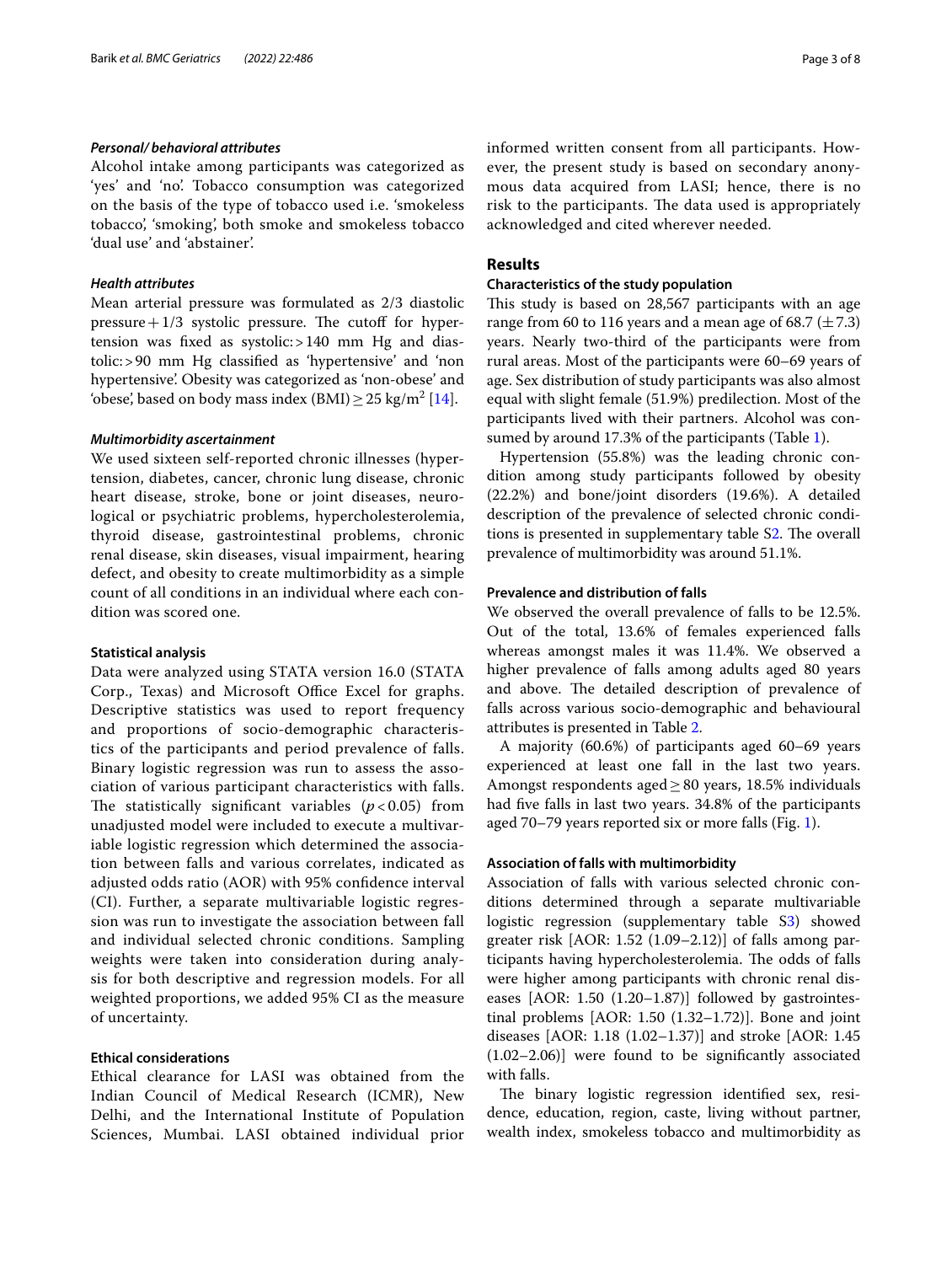<span id="page-3-0"></span>**Table 1** Unweighted socio-demographic characteristic of study participants

| Socio-demographic<br>characteristics   | Categories              | n (%)         |
|----------------------------------------|-------------------------|---------------|
| <b>Age (years)</b> ( $n = 28,567$ )    | $60 - 69$               | 17,421 (61.0) |
|                                        | $70 - 79$               | 8262 (28.9)   |
|                                        | $\geq 80$               | 2884 (10.1)   |
| <b>Sex</b> ( $n = 28,567$ )            | Male                    | 13,743 (48.1) |
|                                        | Female                  | 14,824 (51.9) |
| <b>Residence</b> ( $n = 28,567$ )      | Rural                   | 19,021 (66.6) |
|                                        | Urban                   | 9546 (33.4)   |
| <b>Education</b> ( $n = 28,567$ )      | Formal Education        | 13,274 (46.5) |
|                                        | No formal education     | 15,293 (53.5) |
| <b>Caste</b> $(n = 28,340)$            | Scheduled Caste         | 4662 (16.5)   |
|                                        | Scheduled Tribe         | 4732 (16.7)   |
|                                        | Other Backward Class    | 10,865 (38.3) |
|                                        | Others                  | 8081 (28.5)   |
| <b>Working status</b> $(n=28,564)$     | Currently working       | 8557 (30.0)   |
|                                        | Currently not working   | 20,007 (70.0) |
| <b>Partner status</b> ( $n = 28,306$ ) | Living with partner     | 18,361 (64.9) |
|                                        | Not living with partner | 9945 (35.1)   |
| <b>Wealth Index</b> $(n = 28,567)$     | Most Deprived           | 5852 (20.5)   |
|                                        | $\overline{2}$          | 5896 (20.6)   |
|                                        | 3                       | 5871 (20.6)   |
|                                        | $\overline{4}$          | 5629 (19.7)   |
|                                        | Most affluent           | 5319 (18.6)   |
| <b>Alcohol consumption</b>             | Yes                     | 4936 (17.3)   |
| $(n=28,534)$                           | No                      | 23,598 (82.7) |
| <b>Tobacco consumption</b>             | Smoking                 | 4791 (16.8)   |
| $(n=28,528)$                           | Smokeless               | 5390 (18.9)   |
|                                        | Dual                    | 1054(3.7)     |
|                                        | Abstainer               | 17,293 (60.6) |
| <b>Region</b> ( $n = 28,567$ )         | North                   | 4323 (15.1)   |
|                                        | Central                 | 4860 (17.0)   |
|                                        | Fast                    | 5325 (18.7)   |
|                                        | North-east              | 3421 (12.0)   |
|                                        | West                    | 3800 (13.3)   |
|                                        | South                   | 6838 (23.9)   |

<span id="page-3-1"></span>

| <b>Table 2</b> Prevalence of falls across various individual attributes |
|-------------------------------------------------------------------------|
|-------------------------------------------------------------------------|

| Socio-demographic<br>characteristics | <b>Categories</b>       | n, %       | (95% CI)        |
|--------------------------------------|-------------------------|------------|-----------------|
| Age (years)                          | $60 - 69$               | 1930, 12.4 | $(11.9 - 12.9)$ |
|                                      | $70 - 79$               | 929, 12.2  | $(11.5 - 13.0)$ |
|                                      | $\geq 80$               | 371, 14.3  | $(13.0 - 15.7)$ |
| Sex                                  | Male                    | 1438, 11.4 | $(10.9 - 12.0)$ |
|                                      | Female                  | 1791, 13.6 | $(13.0 - 14.2)$ |
| Residence                            | Rural                   | 2468, 13.4 | $(12.9 - 13.9)$ |
|                                      | Urban                   | 762, 10.3  | $(9.6 - 11.0)$  |
| <b>Education</b>                     | Formal education        | 1310, 11.7 | $(11.1 - 12.3)$ |
|                                      | No formal education     | 1920, 13.2 | $(12.6 - 13.8)$ |
| Caste                                | <b>Scheduled Caste</b>  | 647, 13.5  | $(12.5 - 14.4)$ |
|                                      | Scheduled Tribe         | 234, 11.1  | $(9.8 - 12.5)$  |
|                                      | Other Backward Class    | 1383, 11.8 | $(11.2 - 12.4)$ |
|                                      | Others                  | 932, 13.4  | $(12.6 - 14.3)$ |
| <b>Working status</b>                | Currently working       | 1103, 13.3 | $(12.5 - 14.0)$ |
|                                      | Currently not working   | 2127, 12.2 | $(11.7 - 12.7)$ |
| <b>Partner status</b>                | Living with partner     | 1937, 11.8 | $(11.3 - 12.3)$ |
|                                      | Not living with partner | 1267, 13.9 | $(13.2 - 14.6)$ |
| <b>Wealth Index</b>                  | Most deprived           | 646, 11.5  | $(10.7 - 12.4)$ |
|                                      | 2                       | 765, 13.6  | $(12.7 - 14.5)$ |
|                                      | 3                       | 630, 11.8  | $(10.9 - 12.7)$ |
|                                      | $\overline{4}$          | 647, 12.8  | $(11.9 - 13.8)$ |
|                                      | Most affluent           | 542, 13.1  | $(12.1 - 14.2)$ |
| <b>Alcohol consumption</b>           | Yes                     | 500, 13.1  | $(12.0 - 14.2)$ |
|                                      | Nο                      | 2728, 12.5 | $(12.1 - 12.9)$ |
| <b>Tobacco consumption</b>           | Smoking                 | 441, 10.6  | $(9.7 - 11.6)$  |
|                                      | Smokeless               | 829, 15.3  | $(14.4 - 16.3)$ |
|                                      | Dual                    | 105, 12.3  | $(10.1 - 14.7)$ |
|                                      | Abstainer               | 1851, 12.1 | $(11.6 - 12.6)$ |
| Region                               | North                   | 270, 12.8  | $(11.4 - 14.3)$ |
|                                      | Central                 | 844, 12.2  | $(11.5 - 13.0)$ |
|                                      | East                    | 897, 15.2  | $(14.3 - 16.2)$ |
|                                      | North-east              | 74, 9.8    | $(7.8 - 12.2)$  |
|                                      | West                    | 652, 15.0  | $(14.0 - 16.1)$ |
|                                      | South                   | 493, 8.5   | $(7.8 - 9.3)$   |

predictors of fall (Table [3\)](#page-5-0). Age, working status and alcohol consumption were not considered in the multivariable analysis as these were not signifcant. Multivariable regression model indicated a higher likelihood of falls among females [AOR: 1.16 (1.00–1.34)]. Higher odds of falls was experienced among rural residents [AOR: 1.38  $(1.20-1.60)$ ] as compared to urban residents. The risk of falls was highest among participants living in the eastern region as compared to other regions. The odds of experiencing falls was higher among the most afuent group [AOR: 1.21 (1.01–1.46)] as compared to the most deprived group. The likelihood of experiencing falls was highest among smokeless tobacco users [AOR: 1.24 (1.06–1.45)], as compared with smokers and dual tobacco users. Multimorbidity evolved as a strong predictor [AOR: 1.29 (1.14-1.46)] of falls.

# **Discussion**

Fall is a multifactorial and interrelated health condition, most common among older adults. However, there is limited research on falls and their association with multimorbidity. Therefore, we carried out this study to generate comprehensive nationwide evidence on falls among older Indians. The present study assessed the association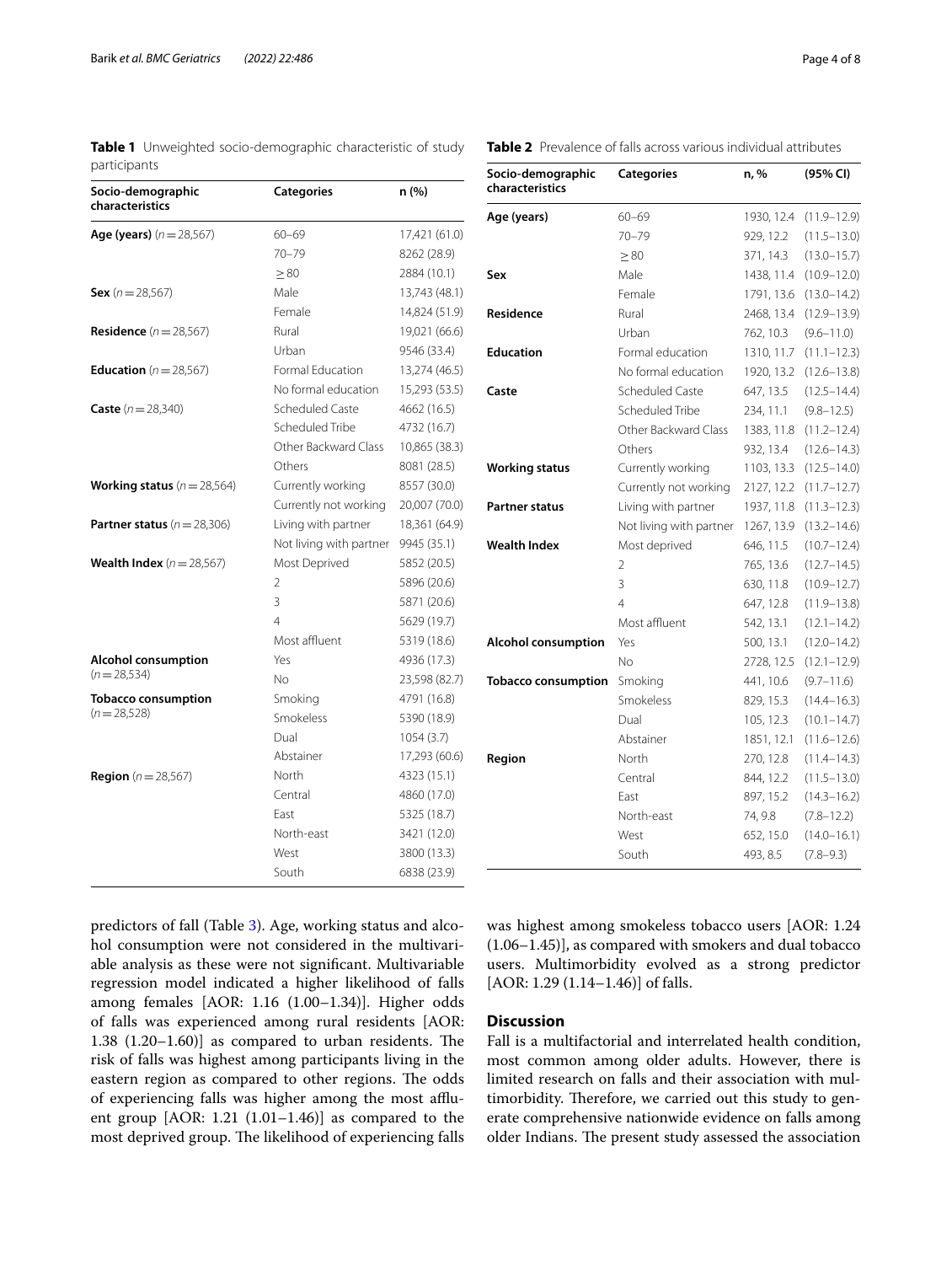

<span id="page-4-0"></span>between fall and multimorbidity among Indians aged  $\geq$  60 years. We observed the prevalence of falls to be around 12.5% with a slight predilection among females. The various predictors of fall were rural residents, higher economic status and multimorbidity.

The prevalence of falls in this study was 12.5% which is lower than a study reported in community dwelling adults of South Korea (15.9%) [[15\]](#page-7-10). Additionally, it is also lower than a community-based cross-sectional study carried out among respondents aged $\geq 60$  years in Maharashtra which reported the prevalence of falls to be around 25% [[16](#page-7-11)]. Nonetheless, the magnitude of fall observed in our study still poses a great challenge for already swamped Indian health system, considering its vast population. Further, falls lead to the development of fear of falling among older adults which may compel them to restrict their activities of daily living. This would also lead to a decline in physical activity, social isolation and depression thus, turning into a vicious circle by further increasing the risk of falls [\[17](#page-7-12)].

We observed a female predilection for falls in this study which is in harmony with the outcomes of a prior study conducted among older adults aged 65 years and above in China  $[18]$ . The reason behind the differences in the prevalence of falls across gender could be due to a decline in bone mass and weaker quadriceps muscles especially after menopause in females [[19](#page-7-14), [20\]](#page-7-15). We found fall to be associated with rural residents which is consistent with the fndings of a study based in China which reported a higher incidence of falls among rural residents aged 65 years and over  $[18]$  $[18]$ . A significant association between affluent groups with falls was observed in this study which may be due to a sedentary lifestyle with less physical activities among this group. However, our results are in contrast with earlier studies conducted among participants aged $\geq$  60 years in India, where the deprived class was found to be associated with falls [\[21](#page-7-16), [22\]](#page-7-17).

We observed the prevalence of multimorbidity to be around 51.1% which is in harmony with the fndings of our prior study which estimated the prevalence of multimorbidity to be around 50% among adults aged  $\geq$  45 years [[23,](#page-7-18) [24\]](#page-7-19). Interestingly, previous studies are in concurrence with our fndings that falls are signifcantly associated with hearing defects [[22,](#page-7-17) [25](#page-7-20)]. Additionally, a study conducted among elderly residing in old age homes of Hyderabad found falls to be associated with diabetes, depression and visual impairment which is also consistent with the findings of our study  $[26]$ . Furthermore, we observed multimorbidity to be signifcantly associated with falls which are in line with the outcomes from an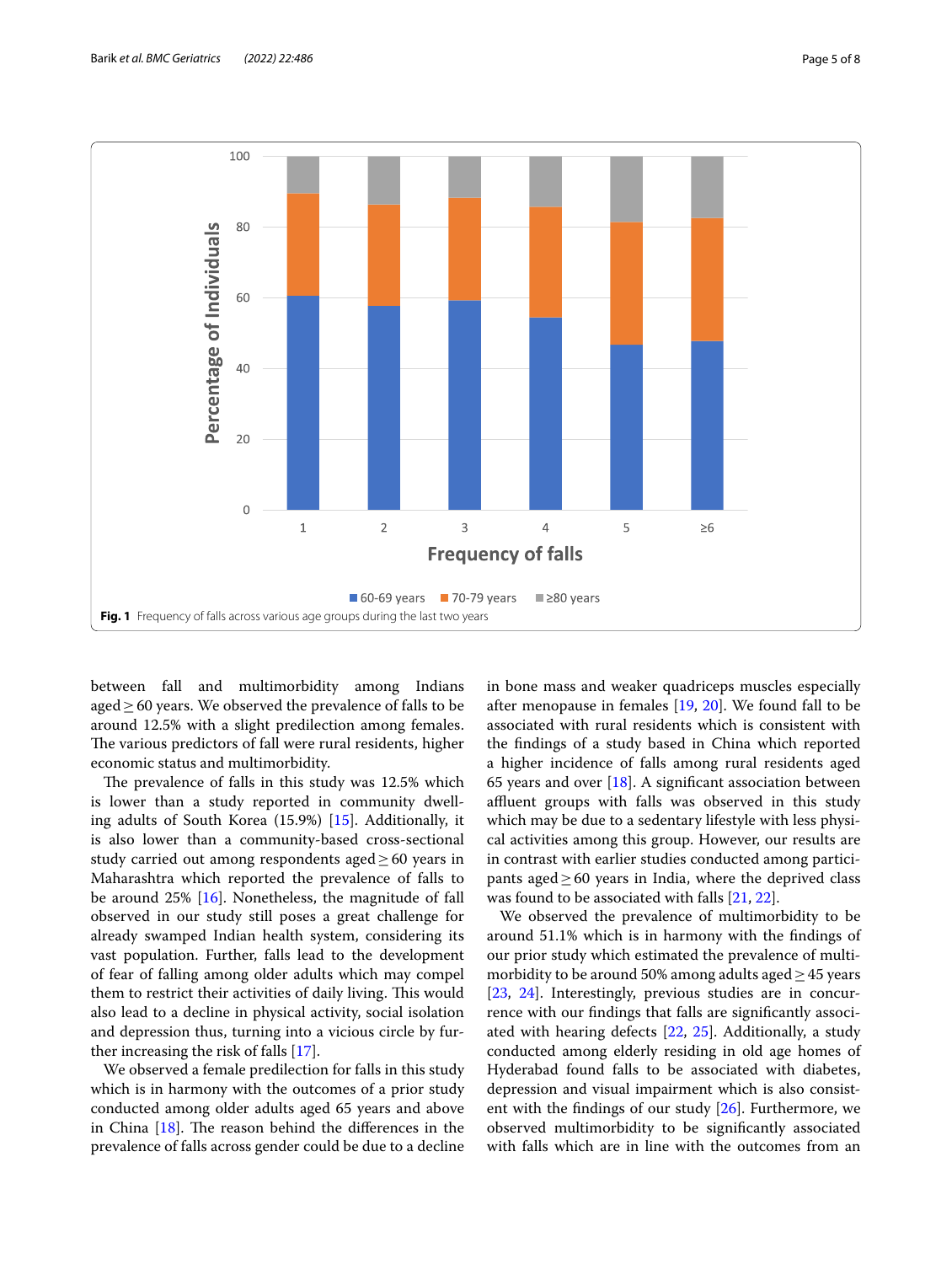<span id="page-5-0"></span>

| <b>Table 3</b> Multivariable regression analysis depicting association of fall with various socio-demographic attributes |  |  |  |  |  |
|--------------------------------------------------------------------------------------------------------------------------|--|--|--|--|--|
|                                                                                                                          |  |  |  |  |  |

| Socio-demographic attributes | Categories             | <b>Falls</b>        |                           |                     |
|------------------------------|------------------------|---------------------|---------------------------|---------------------|
|                              |                        | OR (95% CI)         | AOR (95% CI)              |                     |
| Age (years)                  | $60 - 69$              | Reference           |                           |                     |
|                              | $70 - 79$              | $0.98(0.86 - 1.11)$ | Not included in the model |                     |
|                              | $\geq 80$              | $1.18(0.96 - 1.44)$ |                           |                     |
| Sex                          | Male                   | Reference           |                           |                     |
|                              | Female                 | $1.22(1.08 - 1.37)$ | $1.16(1.00-1.34)$         |                     |
| Residence                    | Rural                  | $1.35(1.18 - 1.54)$ | $1.38(1.20 - 1.60)$       |                     |
|                              | Urban                  | Reference           |                           |                     |
| <b>Education</b>             | Formal education       | Reference           |                           |                     |
|                              | No formal education    | $1.15(1.02 - 1.29)$ | $1.03(0.90 - 1.19)$       |                     |
| Caste                        | Scheduled Caste        | $1.24(0.99 - 1.57)$ | $1.25(0.98 - 1.59)$       |                     |
|                              | Scheduled Tribe        | Reference           |                           |                     |
|                              | Other Backward Class   | $1.07(0.87 - 1.32)$ | $1.20(0.97 - 1.49)$       |                     |
|                              | Others                 | $1.24(1.00 - 1.54)$ | $1.25(0.99 - 1.57)$       |                     |
| <b>Working status</b>        | Currently working      | $1.10(0.97 - 1.25)$ | Not included in the model |                     |
|                              | Currently not working  | Reference           |                           |                     |
| <b>Partner status</b>        | Living with partner    | Reference           |                           |                     |
|                              | Living without partner | $1.20(1.06 - 1.36)$ | $1.17(1.03 - 1.33)$       |                     |
| <b>Wealth Index</b>          | Most Deprived          | Reference           |                           |                     |
|                              | $\overline{2}$         | $1.21(1.02 - 1.44)$ | $1.18(0.99 - 1.41)$       |                     |
|                              | 3                      | $1.03(0.86 - 1.23)$ | $1.03(0.86 - 1.24)$       |                     |
|                              | $\overline{4}$         | $1.13(0.94 - 1.36)$ | $1.14(0.95 - 1.38)$       |                     |
|                              | Most affluent          | $1.17(0.98 - 1.39)$ | $1.21(1.01 - 1.46)$       |                     |
| <b>Alcohol consumption</b>   | Yes                    | $1.06(0.91 - 1.24)$ | Not included in the model |                     |
|                              | No                     | Reference           |                           |                     |
| <b>Tobacco Consumption</b>   | Smoking                | $0.86(0.73 - 1.02)$ | $0.96(0.80 - 1.15)$       |                     |
|                              | Smokeless              | $1.32(1.15 - 1.52)$ | $1.24(1.06 - 1.45)$       |                     |
|                              | Dual                   | $1.02(0.78 - 1.33)$ | $1.04(0.78 - 1.39)$       |                     |
|                              | Abstainer              | Reference           |                           |                     |
| Multimorbidity               | Yes                    | $1.22(1.08 - 1.38)$ | $1.29(1.14 - 1.46)$       |                     |
|                              | <b>No</b>              | Reference           |                           |                     |
| Region                       | North                  | $1.58(1.30 - 1.92)$ |                           | $1.52(1.23 - 1.87)$ |
|                              | Central                | $1.49(1.24 - 1.80)$ |                           | $1.54(1.28 - 1.86)$ |
|                              | East                   | $1.93(1.61 - 2.30)$ |                           | $1.88(1.56 - 2.27)$ |
|                              | North-east             | $1.17(0.92 - 1.48)$ |                           | $1.19(0.92 - 1.54)$ |
|                              | West                   | 1.90 (1.55-2.32)    |                           | $1.94(1.57 - 2.40)$ |
|                              | South                  | Reference           |                           |                     |

Indonesian study conducted among participants aged 60 years and above residing in community and elderly homes [\[27](#page-7-22)].

The various underlying mechanisms for falls could be complex and multifactorial such as eye disorders (cataract and glaucoma), depression and the use of anti-depressants, skeletal muscle dysfunction, balance-deficits, restricted activities of daily living, postural oscillations, and gait. Multimorbidity may reduce physical activity, exacerbate disablement and reduce compliance to treatments paving a way for fall. A metaanalysis depicted a strong association between the strength of lower extremity and increased risk of falls [[28](#page-7-23)]. We did not investigate the association of polypharmacy or use of drugs with the risk of falls which needs to be explored further. Here, it is worth noting that to date no study has explored the association between falls and multimorbidity in India which posed a challenge in comparing our outcomes with other related research.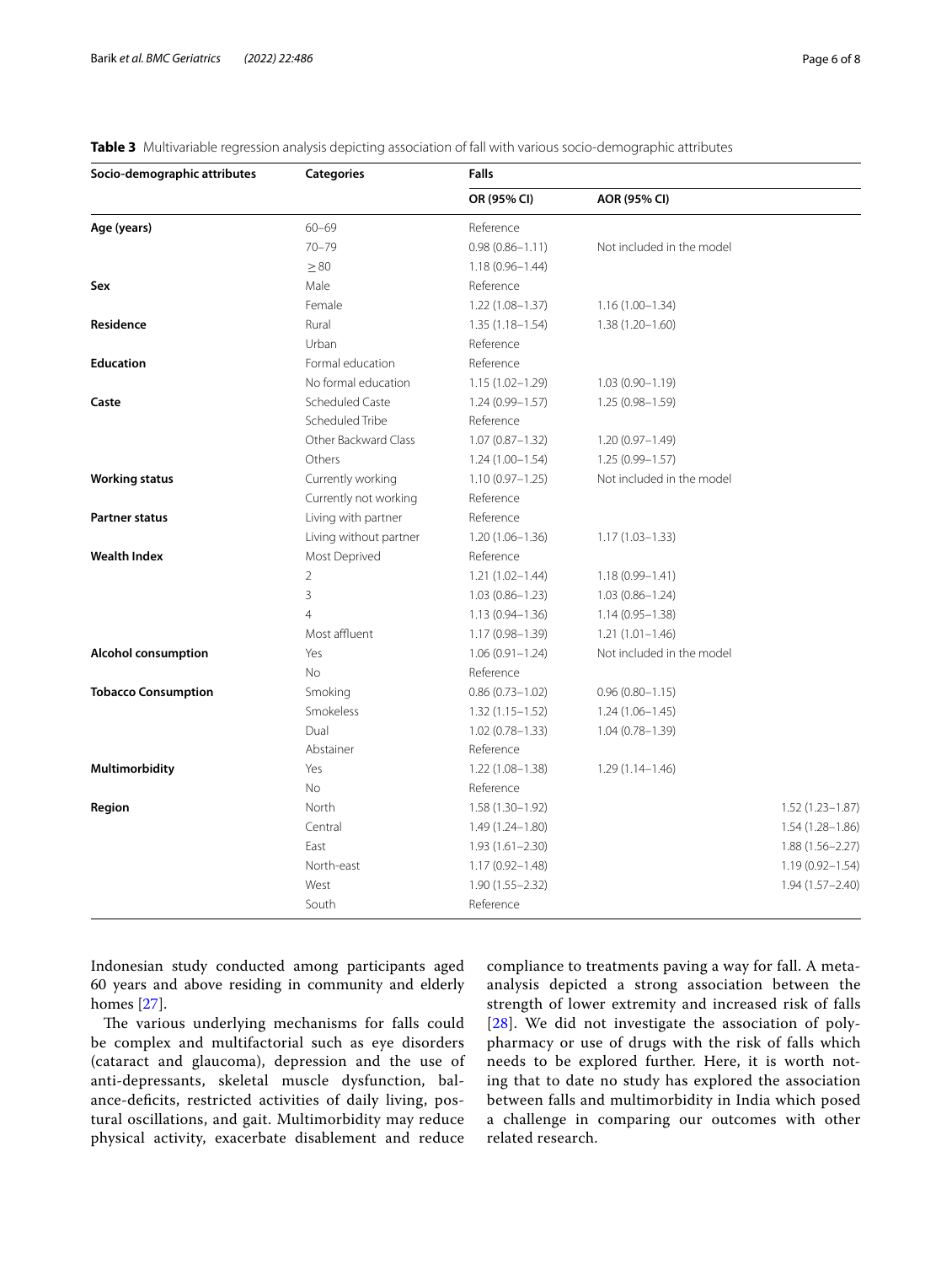## **Implications for policy and practice**

Considering India's rapidly ageing population, it is imperative that the burden of falls among older adults will rise. Additionally, our fndings suggest that the high prevalence of multimorbidity will further raise the risk of falling. Therefore, it is pertinent to adopt and implement fall prevention and management programs merging it with the existing geriatric healthcare programs. There is a need to strengthen primary care to provide preventive and curative services for multimorbidity where the newly formed Health and Wellness Centres  $(HWCs)$  can act as a window of opportunity. These HWCs should also have fall clinics or facilities for fallrelated injuries. Also, fndings from this study suggest programs for falls should especially focus on women and rural residents. Furthermore, there are only two National Centres of Aging (NCAs) in New Delhi and Chennai which provide fall-related services to adults aged  $> 75$  years; however, it would be pertinent and timely to establish more such facilities in other parts of the country. Future studies are warranted to explore this association further.

### **Strengths and limitations**

We used a representative sample of older Indian population from nationally representative data which permitted us to make a country-representative analysis providing comprehensive information on falls. To our knowledge, this is the frst study that contributes to understanding the association of falls with multimorbidity. However, this study is limited by its crosssectional design which cannot be used to derive the causality. Secondly, assessment of chronic conditions and falls were self -reported which may undermine the actual prevalence.

## **Conclusion**

We observed a considerable prevalence of falls among the older adults. Multimorbid individuals are at signifcant risk of experiencing falls. These findings call for prioritizing falls as a public health problem with a need to integrate falls into existing geriatric healthcare programs and future policy. Additionally, HWCs should be strengthened to incorporate fall-related services.

#### **Abbreviations**

LASI: Longitudinal Ageing Study India; LMICs: Low-and-middle Income Countries; DALY: Disability-Adjusted Life Years; HICs: High-Income Countries; MPCE: Monthly per Capita Expenditure; AOR: Adjusted Odds Ratio; NCAs: National Centres of Ageing; HWCs: Health and Wellness Centres; NCDs: Non Communicable Diseases.

### **Supplementary Information**

The online version contains supplementary material available at [https://doi.](https://doi.org/10.1186/s12877-022-03158-5) [org/10.1186/s12877-022-03158-5](https://doi.org/10.1186/s12877-022-03158-5).

<span id="page-6-4"></span>**Additional fle 1: Supplementary Figure S1.** Selection criteria for study population. **Supplementary Table S2.** Morbidity profle among study participants. **Supplementary Table S3.** Associationbetween falls and selected individual chronic conditions

#### **Acknowledgements**

The authors are grateful to the Longitudinal Ageing Study in India (LASI), for assembling and publishing accurate, nationally representative data on a range of health, biomarkers, and healthcare utilization indicators for the population in the age range of 45 years and older. The authors are also grateful to LASI's project partners, the International Institute for Population Sciences (IIPS), Harvard T. H. Chan School of Public Health (HSPH), and the University of Southern California (USC).

#### **Authors' contributions**

Concept and design: SP, SK and AS. Acquisition, statistical analysis, or interpretation of data: MB, SNP, SST, AS, and SG. Drafting of the manuscript: MB, SNP, SST, SG, and AS. Monitored analysis and critical revision of the manuscript for important intellectual content: SP, ASA and SK. Administrative and technical support: SP, ASA and SK. Supervision: SP. All authors reviewed the manuscript. The author(s) read and approved the fnal manuscript.

#### **Funding**

No funds were received to conduct the present research.

## **Availability of data and materials**

The dataset analysed during the current study is available in the LASI data repository held at ICT, IIPS [[https://g2aging.org/?section](https://g2aging.org/?section=overviews&study=lasi)=overviews&study=lasi].

## **Declarations**

#### **Ethics approval and consent to participate**

Not applicable. The present study utilizes de-identifed data from a secondary source. The data has been archived in the public repository of LASI held at IIPS. Access to the data requires registration which is granted specifcally for legitimate research purposes. LASI received mandatory ethical approval from the Indian Council of Medical Research and Institutional Review Board (IRB) held at IIPS, Mumbai. Written consent forms were administered at household and individual levels, following the Human Subject Protection. LASI data is archived in a public repository; therefore, there is no need for additional ethical approval to conduct the present study. All methods were carried out following relevant guidelines and regulations.

#### **Consent for publication**

Not applicable.

#### **Competing of interests**

The authors declare that they have no competing interests.

Received: 12 February 2022 Accepted: 16 May 2022 Published online: 04 June 2022

#### **References**

- <span id="page-6-0"></span>1. Scott M. Planning for Age-Friendly Cities: Edited by Mark Scott. Plan Theory Pract. 2021;22(3):457–92.
- <span id="page-6-1"></span>2. World Population Prospects - Population Division - United Nations. [https://population.un.org/wpp/Download/Standard/Population/.](https://population.un.org/wpp/Download/Standard/Population/) Accessed 16 Oct 2021
- <span id="page-6-2"></span>3. NPHCE (2020) Longitudinal Ageing Study in India (LASI). Fact Sheet
- <span id="page-6-3"></span>4. Talbot LA, Musiol RJ, Witham EK, Metter EJ. Falls in young, middle-aged and older community dwelling adults: perceived cause, environmental factors and injury. BMC Public Health. 2005;5(1):1–9.